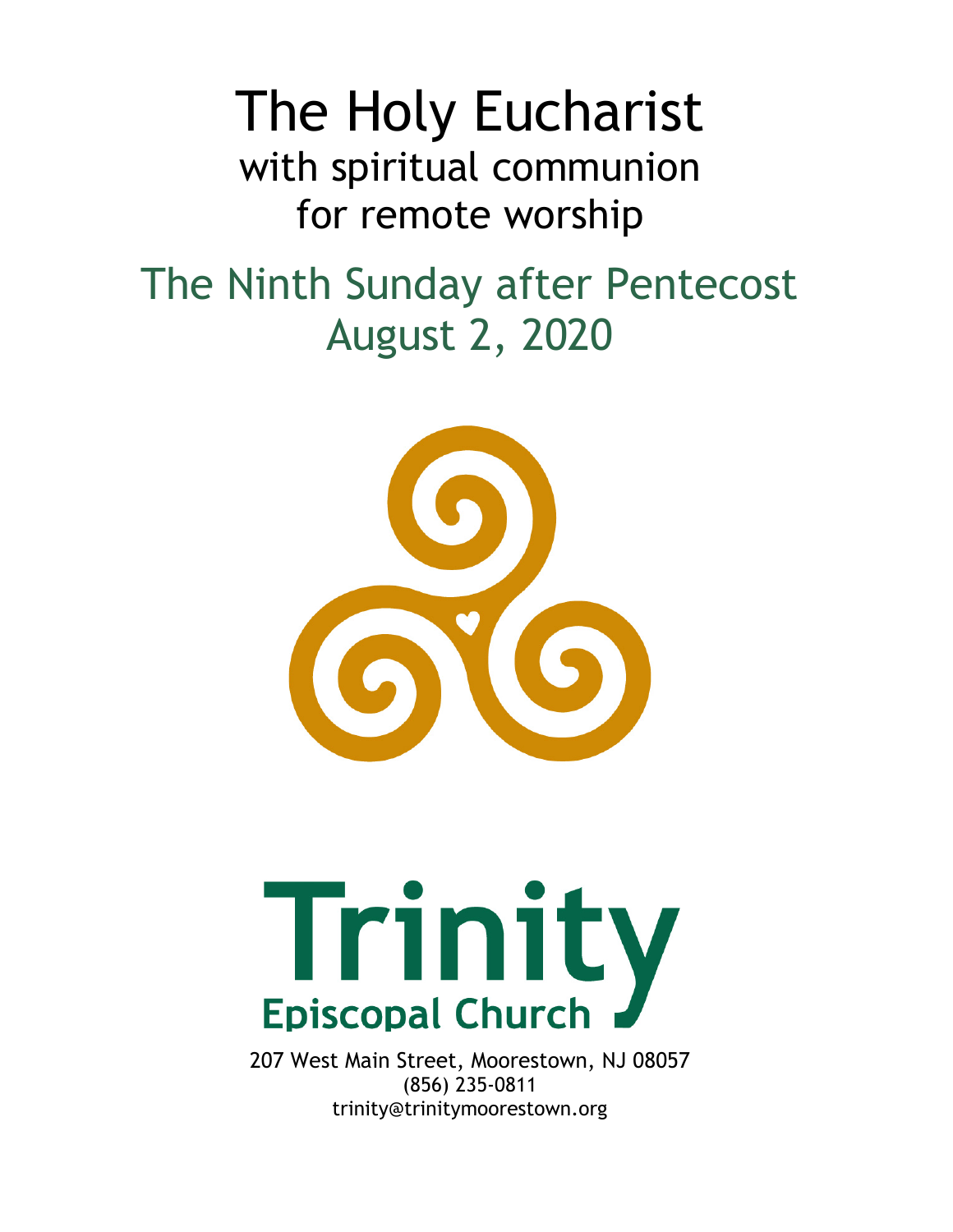## THE TEN COMMANDMENTS OF LOVING WORSHIP *to reduce the risk of COVID-19 transmission*

Thou shalt register thine attendance and check in with the ushers/greeters to enable contact tracing.

Thou shalt use only designated entrances and exits, and follow all directions of ushers and worship leaders to enter, exit, and receive communion.

Thou shalt maintain a distance of at least six feet from other worshippers.

Thou shalt wear thy mask at all times while in church buildings or outdoor worship space.

Thou shalt use hand sanitizer upon entering and exiting the church, and immediately before receiving communion.

Thou shalt refrain from physical contact with other worshippers.

Thou shalt depart immediately at the end of the service, and refrain from social gathering on church grounds.

Thou shalt stay in thine home, or depart immediately, if thou hast a fever or symptoms of illness.

Thou shalt notify the Rector or Parish Administrator immediately if thou dost fall ill or test positive for COVID-19.

Thou shalt be kind, considerate, and understanding for the Lord hath commanded us to love one another.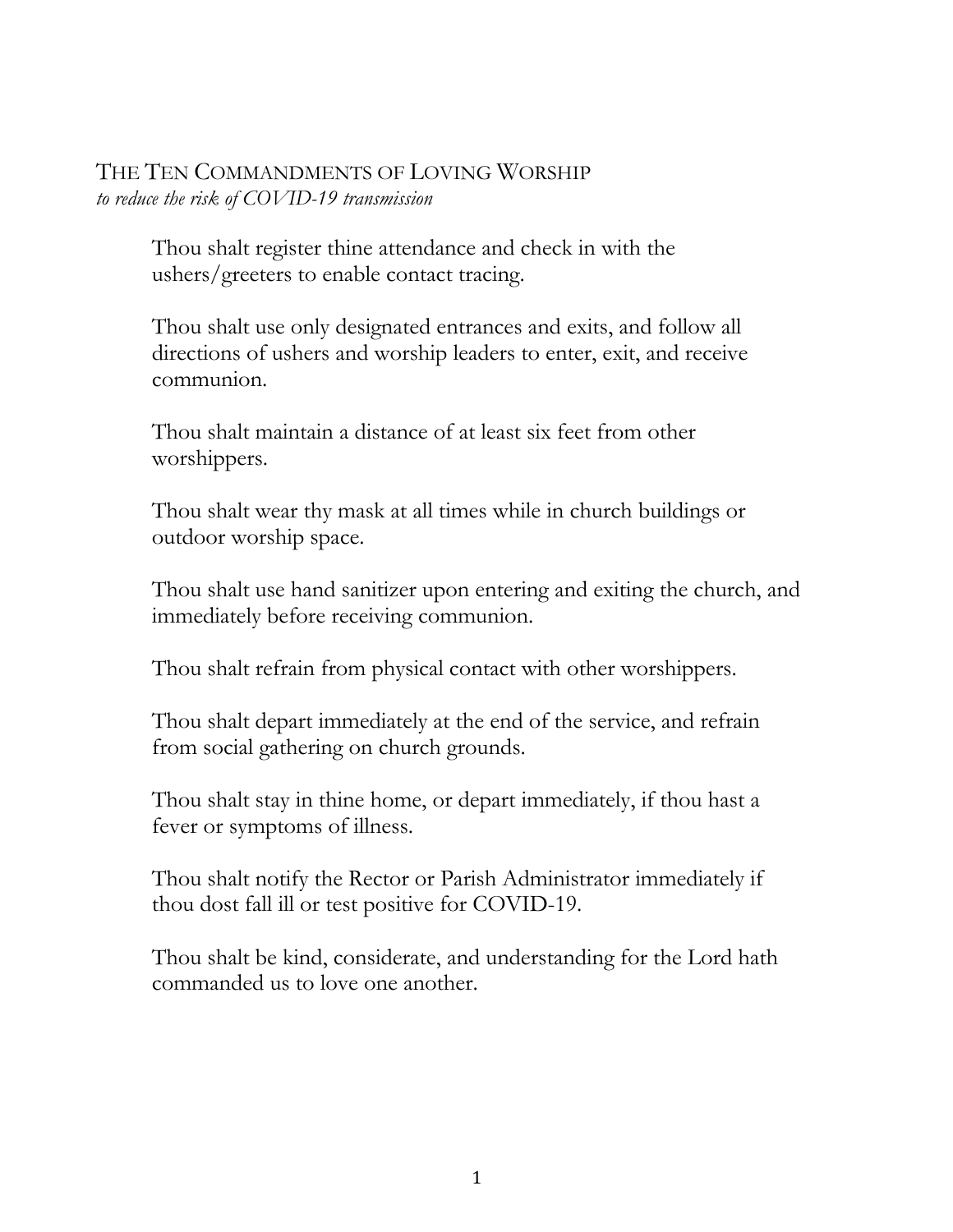

THE LITURGY OF THE WORD *Book of Common Prayer, page 355*

| Celebrant | Blessed be God: Father, Son, and Holy Spirit.       |
|-----------|-----------------------------------------------------|
| People    | And blessed be his kingdom, now and for ever. Amen. |

*All say together: BCP page 356*

**Glory to God in the highest, and peace to his people on earth.**

**Lord God, heavenly King, almighty God and Father, we worship you, we give you thanks, we praise you for your glory.**

**Lord Jesus Christ, only Son of the Father, Lord God, Lamb of God, you take away the sin of the world: have mercy on us; you are seated at the right hand of the Father: receive our prayer.**

**For you alone are the Holy One, you alone are the Lord, you alone are the Most High, Jesus Christ, with the Holy Spirit, in the glory of God the Father. Amen.**

*Celebrant* The Lord be with you. *People* **And also with you.** Let us pray. (*BCP page 232)*

Let your continual mercy, O Lord, cleanse and defend your Church; and, because it cannot continue in safety without your help, protect and govern it always by your goodness; through Jesus Christ our Lord, who lives and reigns with you and the Holy Spirit, one God, for ever and ever. **Amen.**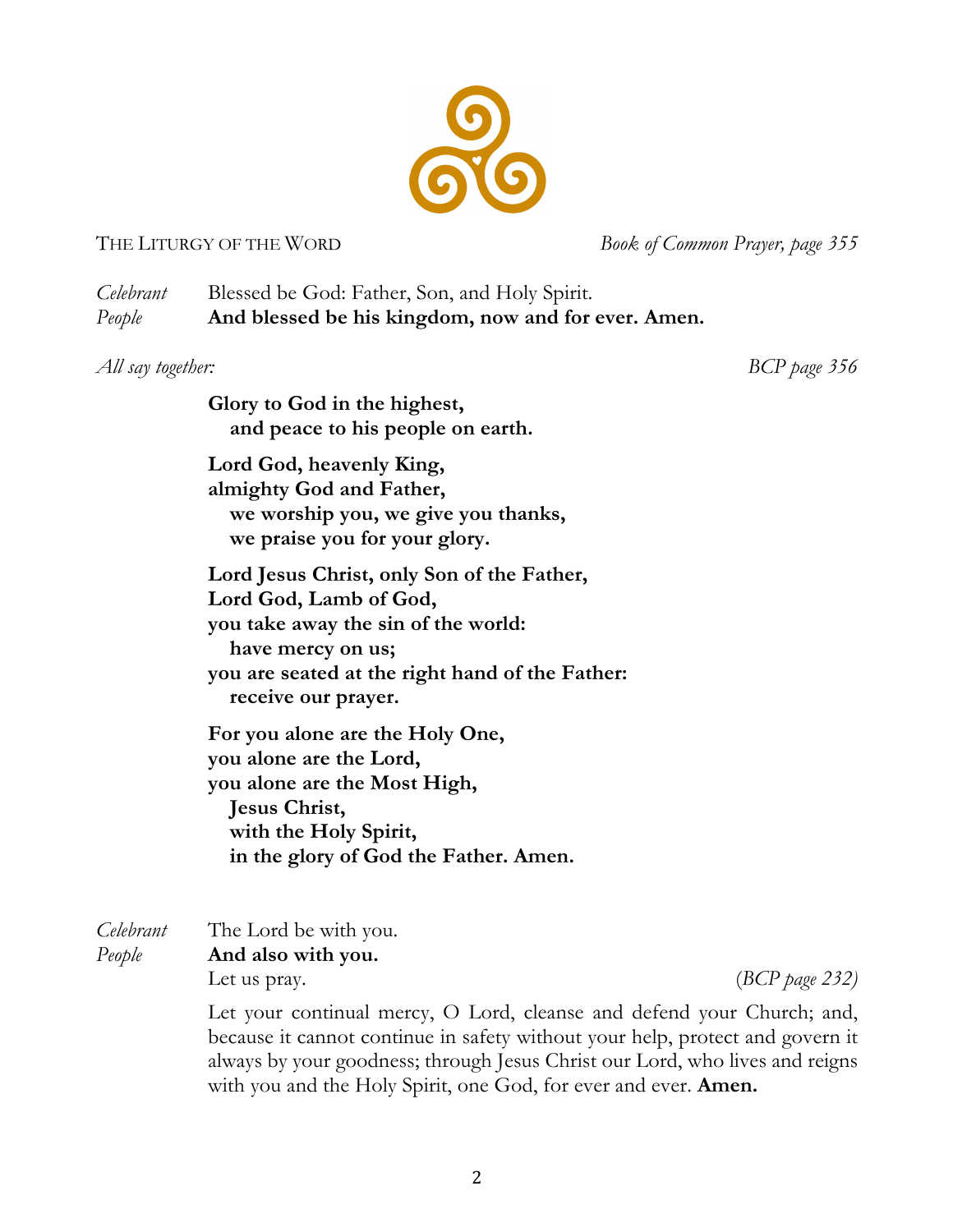## **A Reading from the Book of Genesis** *32:22-31*

Jacob got up that night and took his two wives, his two maids, and his eleven children, and crossed the ford of the Jabbok. He took them and sent them across the stream, and likewise everything that he had.

Jacob was left alone; and a man wrestled with him until daybreak. When the man saw that he did not prevail against Jacob, he struck him on the hip socket; and Jacob's hip was put out of joint as he wrestled with him. Then he said, "Let me go, for the day is breaking." But Jacob said, "I will not let you go, unless you bless me." So he said to him, "What is your name?" And he said, "Jacob." Then the man said, "You shall no longer be called Jacob, but Israel, for you have striven with God and with humans, and have prevailed." Then Jacob asked him, "Please tell me your name." But he said, "Why is it that you ask my name?" And there he blessed him. So Jacob called the place Peniel, saying, "For I have seen God face to face, and yet my life is preserved." The sun rose upon him as he passed Penuel, limping because of his hip.

The Word of the Lord. **Thanks be to God.**

**Psalm 17: 1-16** *Book of Common Prayer, page 600*

- 1 Hear my plea of innocence, O LORD, give heed to my cry;  $*$ listen to my prayer, which does not come from lying lips.
- **2 Let my vindication come forth from your presence; \* let your eyes be fixed on justice.**
- 3 Weigh my heart, summon me by night, \* melt me down; you will find no impurity in me.
- **4 I give no offense with my mouth as others do; \* I have heeded the words of your lips.**
- 5 My footsteps hold fast to the ways of your law; \* in your paths my feet shall not stumble.
- **6 I call upon you, O God, for you will answer me; \* incline your ear to me and hear my words.**
- 7 Show me your marvelous loving-kindness, \* O Savior of those who take refuge at your right hand from those who rise up against them.
- **8 Keep me as the apple of your eye; \* hide me under the shadow of your wings,**
- 9 From the wicked who assault me, \* from my deadly enemies who surround me.
- **10 They have closed their heart to pity, \* and their mouth speaks proud things.**
- 11 They press me hard, now they surround me, \* watching how they may cast me to the ground,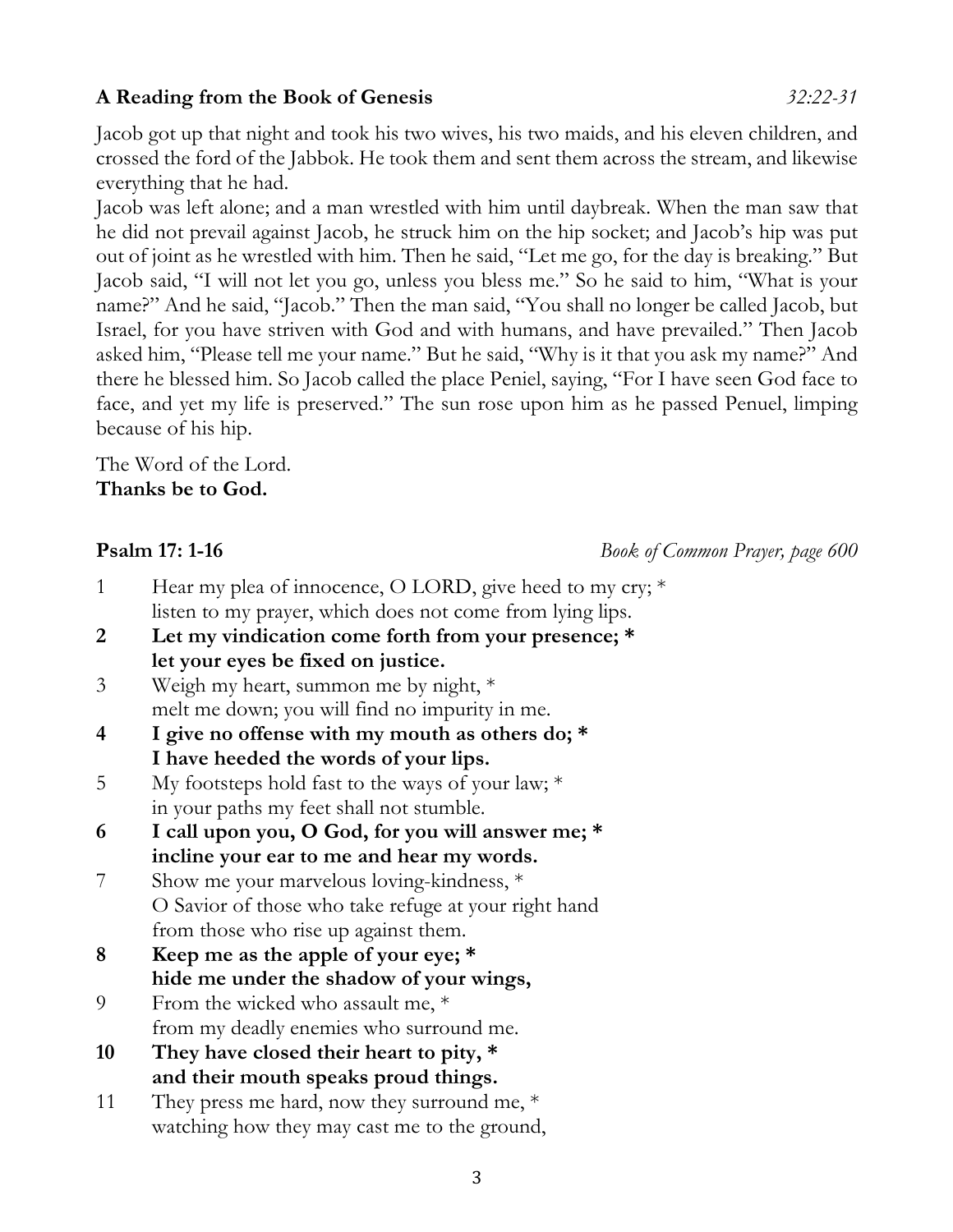| 12 | Like a lion, greedy for its prey, $*$                 |
|----|-------------------------------------------------------|
|    | and like a young lion lurking in secret places.       |
| 13 | Arise, O LORD; confront them and bring them down; $*$ |

- deliver me from the wicked by your sword. **14 Deliver me, O LORD, by your hand \***
- **from those whose portion in life is this world;** 15 Whose bellies you fill with your treasure, \* who are well supplied with children and leave their wealth to their little ones.
- **16 But at my vindication I shall see your face; \* when I awake, I shall be satisfied, beholding your likeness.**

## **A reading from the Letter of Paul to the Romans** *9:1-5*

I am speaking the truth in Christ—I am not lying; my conscience confirms it by the Holy Spirit— I have great sorrow and unceasing anguish in my heart. For I could wish that I myself were accursed and cut off from Christ for the sake of my own people, my kindred according to the flesh. They are Israelites, and to them belong the adoption, the glory, the covenants, the giving of the law, the worship, and the promises; to them belong the patriarchs, and from them, according to the flesh, comes the Messiah, who is over all, God blessed forever. Amen.

The Word of the Lord. **Thanks be to God**

*Deacon* The Holy Gospel of our Lord Jesus Christ according to Matthew. *People* **Glory to you, Lord Christ.**

*Matthew 14:13-21*

Jesus withdrew in a boat to a deserted place by himself. But when the crowds heard it, they followed him on foot from the towns. When he went ashore, he saw a great crowd; and he had compassion for them and cured their sick. When it was evening, the disciples came to him and said, "This is a deserted place, and the hour is now late; send the crowds away so that they may go into the villages and buy food for themselves." Jesus said to them, "They need not go away; you give them something to eat." They replied, "We have nothing here but five loaves and two fish." And he said, "Bring them here to me." Then he ordered the crowds to sit down on the grass. Taking the five loaves and the two fish, he looked up to heaven, and blessed and broke the loaves, and gave them to the disciples, and the disciples gave them to the crowds. And all ate and were filled; and they took up what was left over of the broken pieces, twelve baskets full. And those who ate were about five thousand men, besides women and children.

*Deacon* The Gospel of the Lord. *People* **Praise to you, Lord Christ.**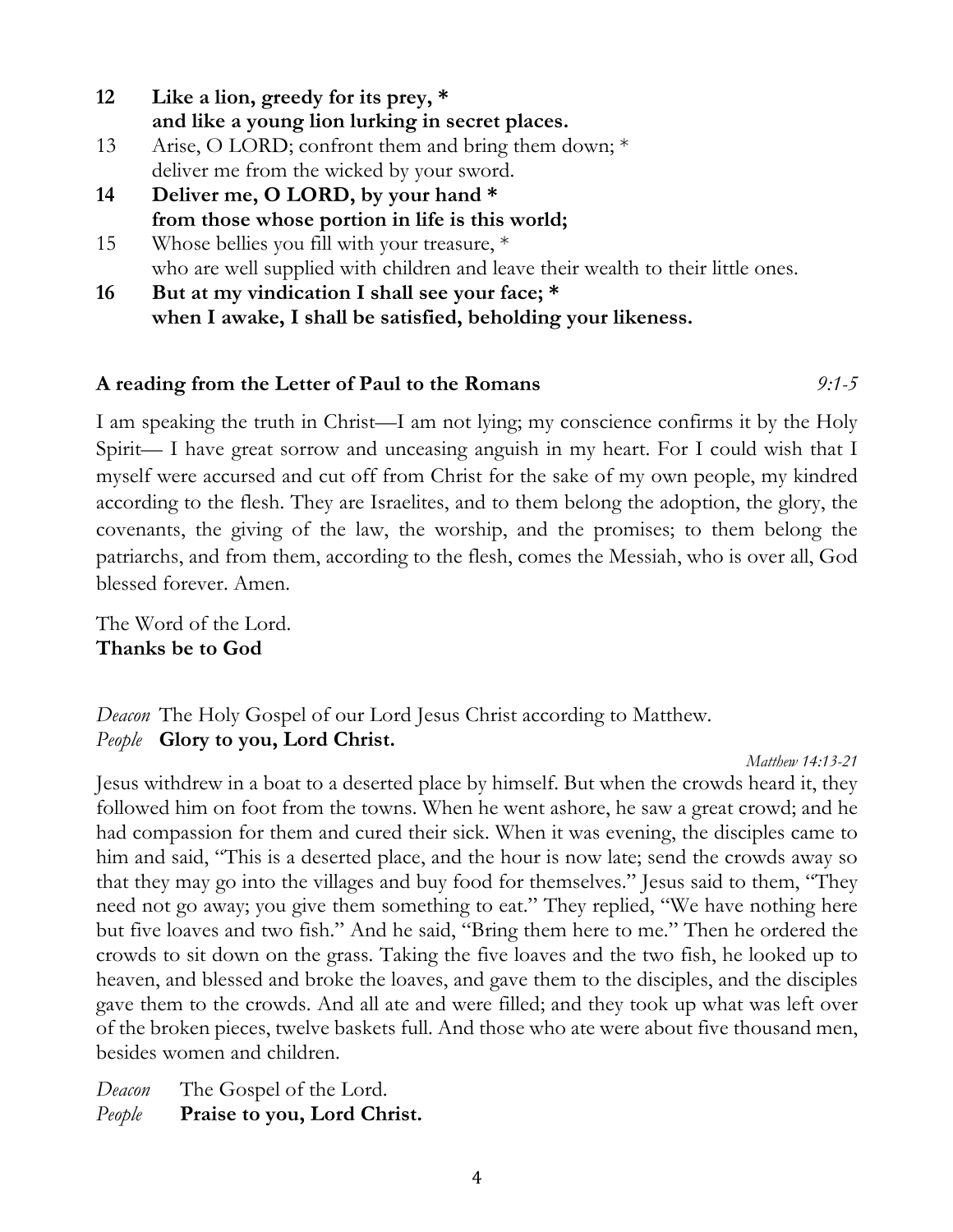**The Nicene Creed** *Book of Common Prayer, page 358* **We believe in one God, the Father, the Almighty, maker of heaven and earth, of all that is, seen and unseen. We believe in one Lord, Jesus Christ, the only Son of God, eternally begotten of the Father, God from God, Light from Light, true God from true God, begotten, not made, of one Being with the Father. Through him all things were made. For us and for our salvation he came down from heaven: by the power of the Holy Spirit he became incarnate from the Virgin Mary, and was made man. For our sake he was crucified under Pontius Pilate;**

 **he suffered death and was buried.**

 **On the third day he rose again**

 **in accordance with the Scriptures;**

 **he ascended into heaven**

 **and is seated at the right hand of the Father.**

 **He will come again in glory** 

 **to judge the living and the dead,**

 **and his kingdom will have no end.**

**We believe in the Holy Spirit, the Lord, the giver of life,**

 **who proceeds from the Father and the Son.**

 **With the Father and the Son he is worshiped and glorified.**

 **He has spoken through the Prophets.**

 **We believe in one holy catholic and apostolic Church.**

 **We acknowledge one baptism for the forgiveness of sins.**

 **We look for the resurrection of the dead,**

 **and the life of the world to come. Amen.**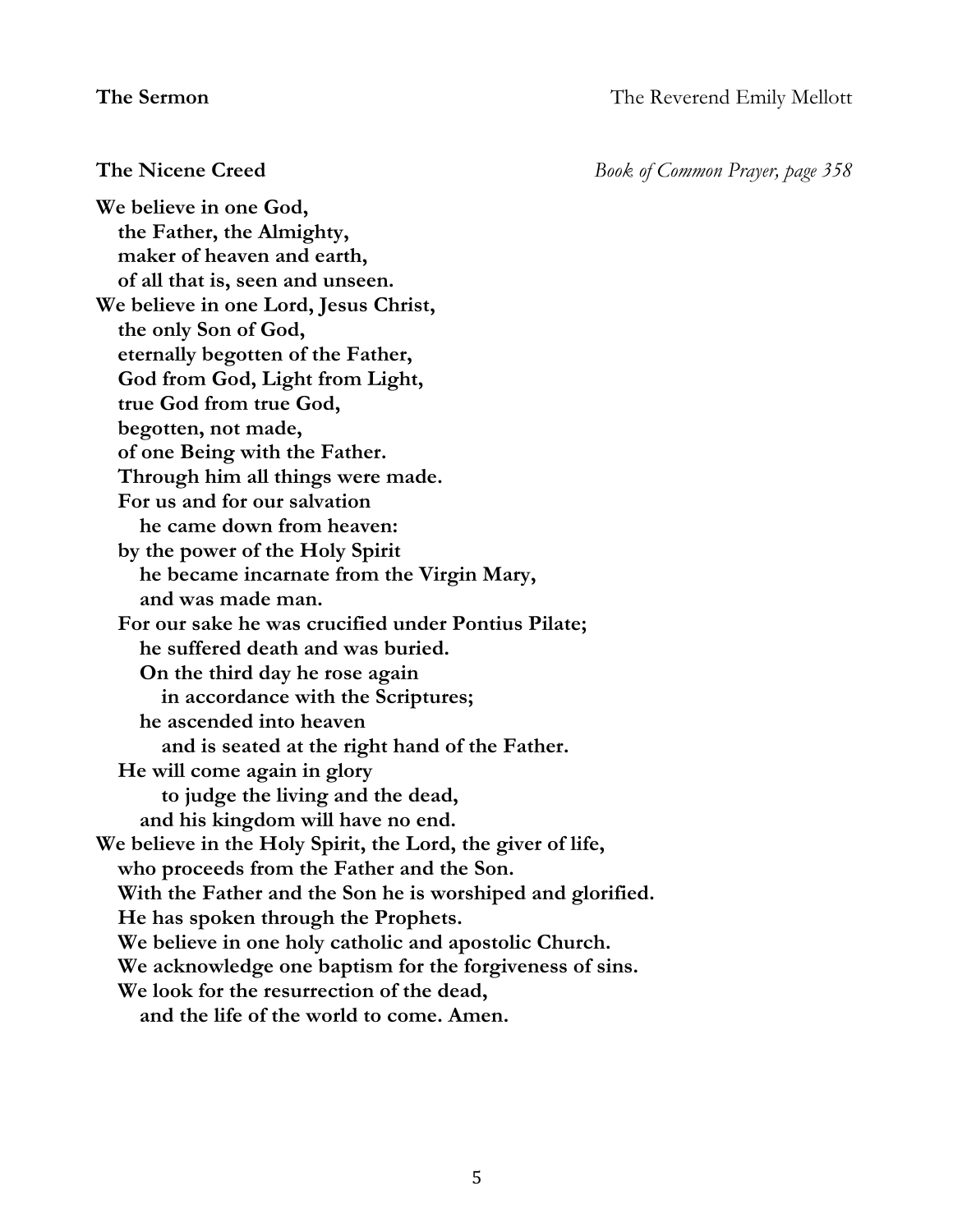With all our heart and with all our mind, let us pray to the Lord, saying "Lord, have mercy."

For the peace of the world, for the welfare of the Holy Church of God, and for the unity of all peoples, let us pray to the Lord. **Lord, have mercy**.

For our Bishop, and for all the clergy and people, let us pray to the Lord. **Lord, have mercy.**

For our President, for the leaders of the nations, and for all in authority, let us pray to the Lord. **Lord, have mercy**.

For this town, for every city and community, and for those who live in them, let us pray to the Lord. **Lord, have mercy**.

For the good earth which God has given us, and for the wisdom and will to conserve it, let us pray to the Lord. **Lord, have mercy**.

For the aged and infirm, for the widowed and orphans, and for the sick and the suffering, let us pray to the Lord. **Lord, have mercy**.

For the poor and the oppressed, for the unemployed and the destitute, for prisoners and captives, and for all who remember and care for them, let us pray to the Lord. **Lord, have mercy**.

For all who have died in the hope of the resurrection, and for all the departed, let us pray to the Lord. **Lord, have mercy**.

For deliverance from all danger, violence, oppression, and degradation, let us pray to the Lord. **Lord, have mercy**.

That we may end our lives in faith and hope, without suffering and without reproach, let us pray to the Lord. **Lord, have mercy**.

In the communion of all the saints, let us commend ourselves, and one another, and all our life, to Christ our God.

## **To thee, O Lord our God.**

*The people offer their own prayers.*

## *The Celebrant adds a concluding prayer:*

Almighty God, to whom our needs are known before we ask: Help us to ask only what accords with your will; and those good things which we dare not, or in our blindness cannot ask, grant us for the sake of your Son Jesus Christ our Lord. **Amen.**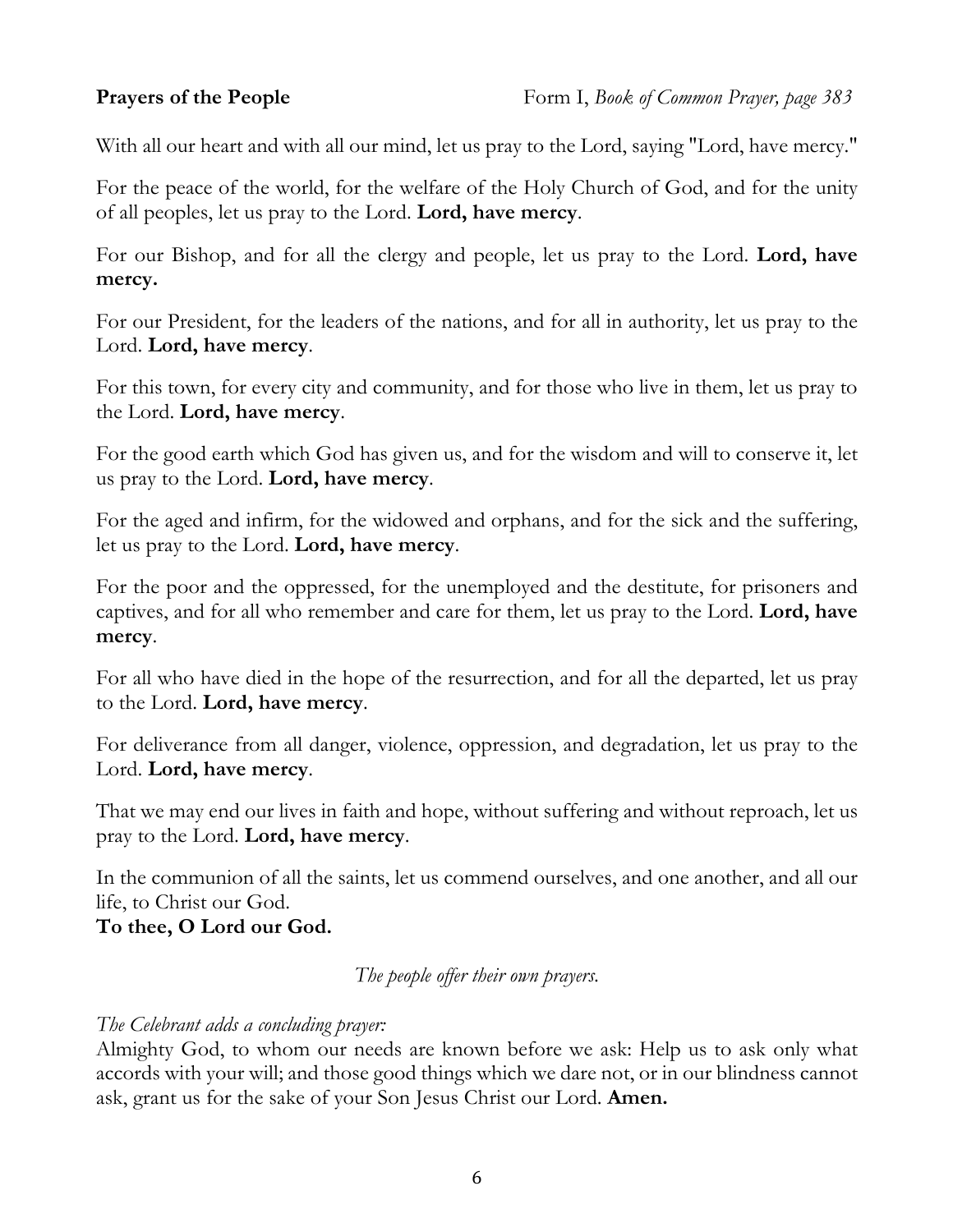*The Deacon or Celebrant says to the people* Let us confess our sins against God and our neighbor.

#### *Silence may be kept.*

**Most merciful God, we confess that we have sinned against you in thought, word, and deed, by what we have done, and by what we have left undone. We have not loved you with our whole heart; we have not loved our neighbors as ourselves. We are truly sorry and we humbly repent. For the sake of your Son Jesus Christ, have mercy on us and forgive us; that we may delight in your will, and walk in your ways, to the glory of your Name. Amen.**

#### *The Priest says*

Almighty God have mercy on you, forgive you all your sins through the grace of Jesus Christ, strengthen you in all goodness, and by the power of the Holy Spirit keep you in eternal life. **Amen.**

## **Exchange of Peace**

*The Celebrant says to the people* The peace of Christ be always with you. *People* **And also with you.**

*The Ministers and People greet one another in the name of the Lord, maintaining their physical distance from one another.*

Whether you are worshiping remotely or in person, let the exchange of peace here be a reminder to reach out in the spirit of Christ's peace today to someone you are not seeing in worship right now and share greetings and care by telephone, internet, text message, or any other means.

*Announcements may be made about matters of interest to the congregation.*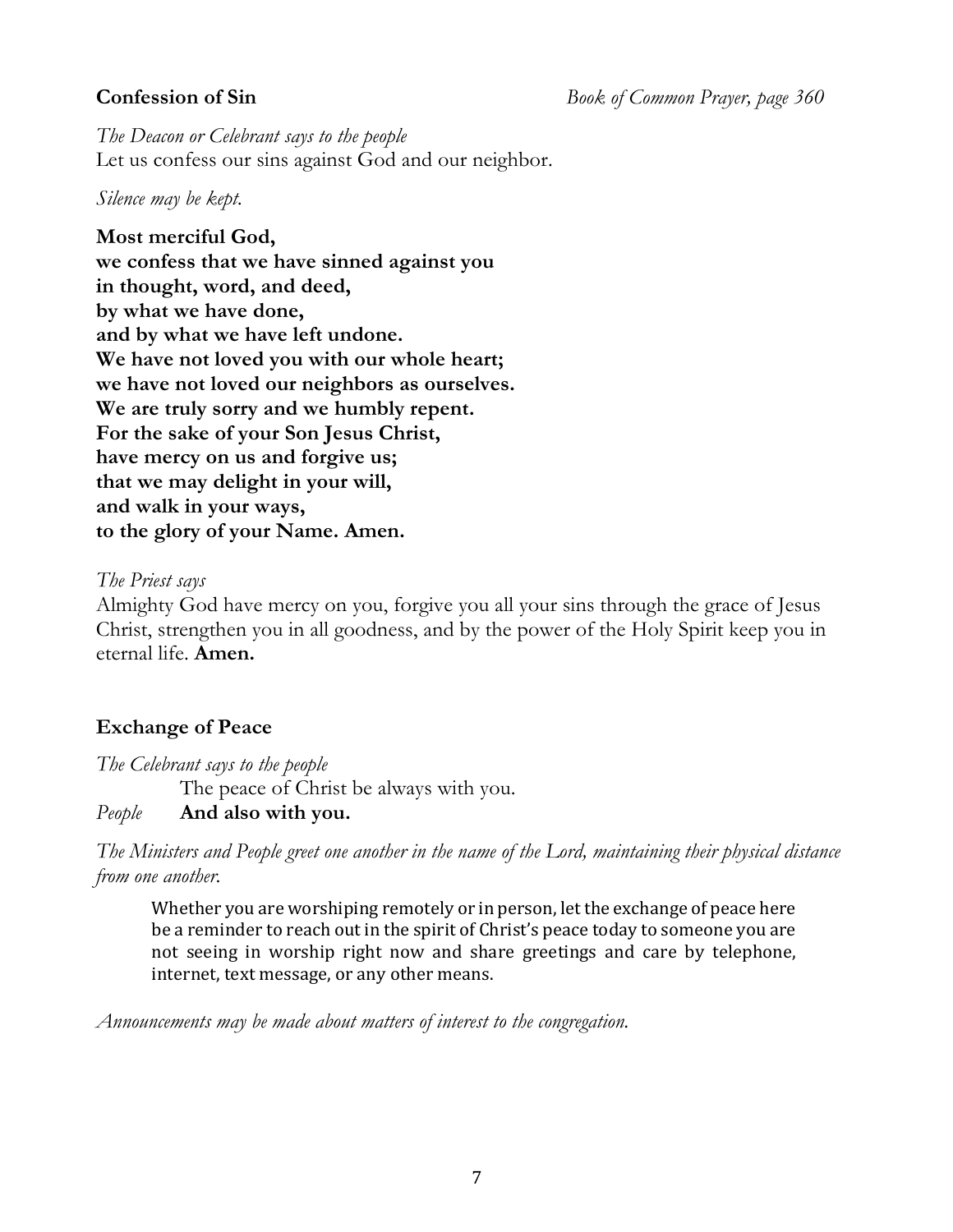*At this point in the service, we often receive a collection of money for the support of the church.*

For those worshipping remotely this week, please mail your regular pledge check to the office, use your bank's online payment system, or visit www.trinitymoorestown.org/donate to make your weekly gift or regular pledge offering.

There is a collection basket/plate near the entrance for those worshipping in person to make your weekly gift or regular pledge offering. If you prefer, you may also mail your regular pledge check to the office, use your bank's online payment system, or visit www.trinitymoorestown.org/donate to make a gift online.

If you are worshipping remotely today, please skip ahead to the Lord's Prayer on page 10 of this booklet or page 364 of The Book of Common Prayer

**Eucharistic Prayer 1** from *Enriching Our Worship* 

| Celebrant | The Lord be with you.                      |
|-----------|--------------------------------------------|
| People    | And also with you.                         |
| Celebrant | Lift up your hearts.                       |
| People    | We lift them to the Lord.                  |
| Celebrant | Let us give thanks to the Lord our God.    |
| People    | It is right to give our thanks and praise. |

#### *The Celebrant continues*

It is truly right, and good and joyful, to give you thanks, all-holy God, source of life and fountain of mercy. You have filled us and all creation with your blessing and fed us with your constant love; you have redeemed us in Jesus Christ and knit us into one body. Through your Spirit you replenish us and call us to fullness of life.

Therefore, joining with Angels and Archangels and with the faithful of every generation, we lift our voices with all creation as we say:

#### **Holy, Holy, Holy Lord, God of power and might,**

**heaven and earth are full of your glory.**

 **Hosanna in the highest.**

**Blessed is he who comes in the name of the Lord.**

 **Hosanna in the highest.**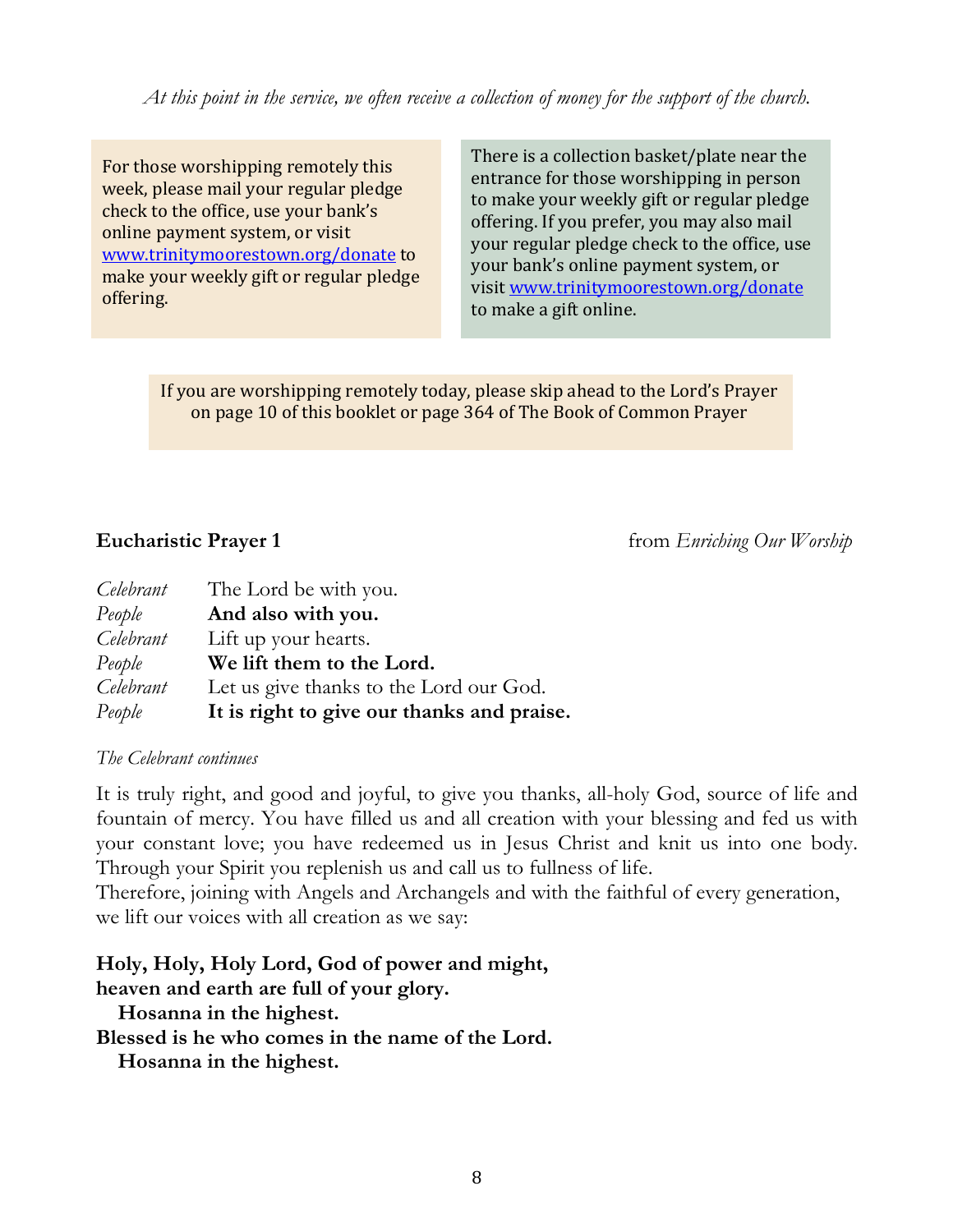## *The Celebrant continues:*

Blessed are you, gracious God, creator of the universe and giver of life. You formed us in your own image and called us to dwell in your infinite love. You gave the world into our care that we might be your faithful stewards and show forth your bountiful grace.

But we failed to honor your image in one another and in ourselves; we would not see your goodness in the world around us; and so we violated your creation, abused one another, and rejected your love. Yet you never ceased to care for us, and prepared the way of salvation for all people.

Through Abraham and Sarah you called us into covenant with you. You delivered us from slavery, sustained us in the wilderness, and raised up prophets to renew your promise of salvation. Then, in the fullness of time, you sent your eternal Word, made mortal flesh in Jesus. Born into the human family, and dwelling among us, he revealed your glory. Giving himself freely to death on the cross, he triumphed over evil, opening the way of freedom and life.

On the night before he died for us, Our Savior Jesus Christ took bread, and when he had given thanks to you, he broke it, and gave it to his friends, and said: "Take, eat: This is my Body which is given for you. Do this for the remembrance of me."

As supper was ending, Jesus took the cup of wine, and when he had given thanks, he gave it to them, and said: "Drink this, all of you: This is my Blood of the new Covenant, which is poured out for you and for all for the forgiveness of sins. Whenever you drink it, do this for the remembrance of me."

Therefore we proclaim the mystery of faith: **Christ has died. Christ is risen. Christ will come again.**

#### *The Celebrant continues*

Remembering his death and resurrection, we now present to you from your creation this bread and this wine. By your Holy Spirit may they be for us the Body and Blood of our Savior Jesus Christ. Grant that we who share these gifts may be filled with the Holy Spirit and live as Christ's Body in the world. Bring us into the everlasting heritage of your daughters and sons, that with all your saints, past, present, and yet to come, we may praise your Name for ever.

Through Christ and with Christ and in Christ, in the unity of the Holy Spirit, to you be honor, glory, and praise, for ever and ever. **AMEN.**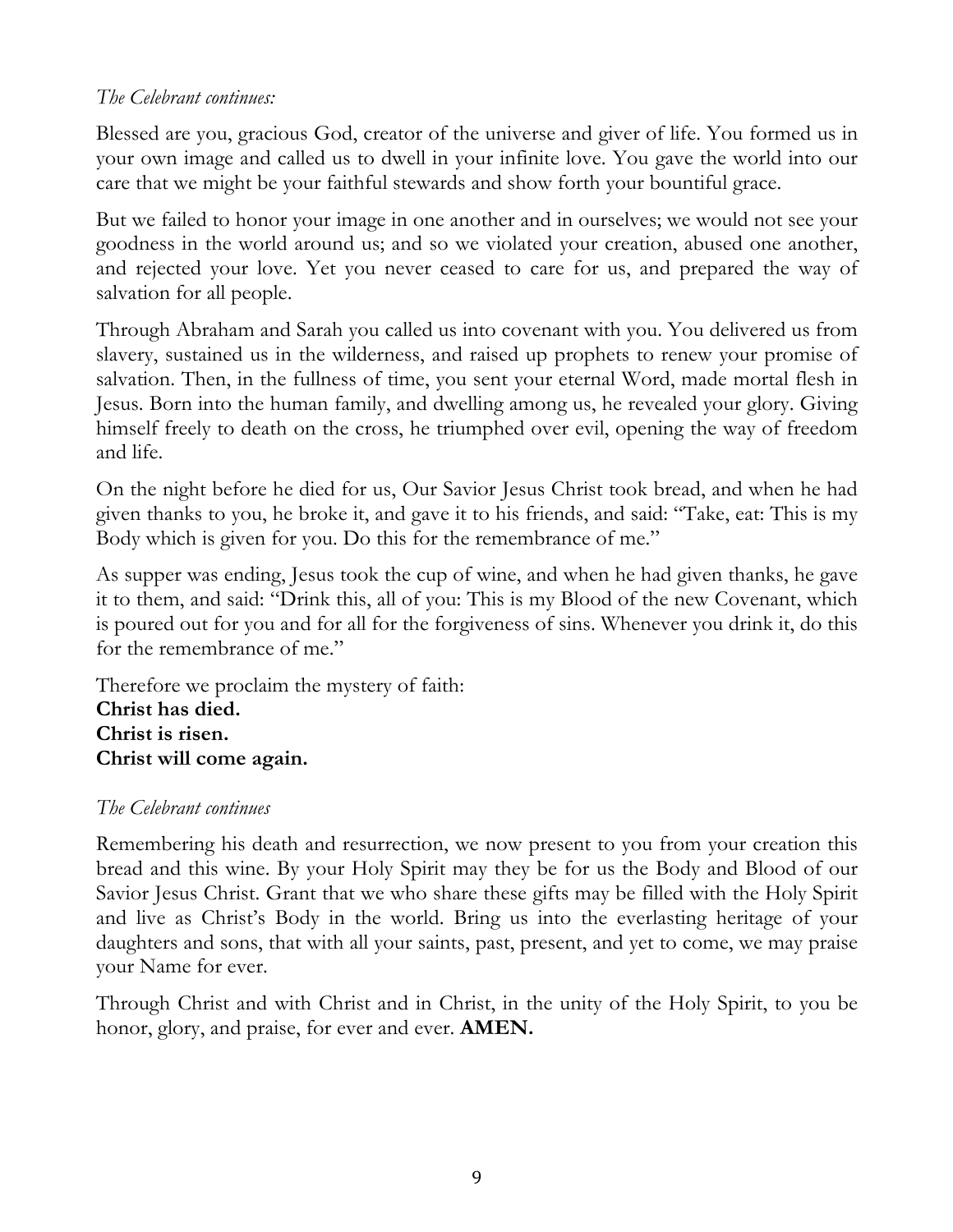And now, as our Savior Christ has taught us, we are bold to say, **Our Father, who art in heaven, hallowed be thy Name, thy kingdom come, thy will be done, on earth as it is in heaven. Give us this day our daily bread. And forgive us our trespasses, as we forgive those who trespass against us. And lead us not into temptation, but deliver us from evil. For thine is the kingdom, and the power, and the glory, for ever and ever. Amen.**

*The Celebrant breaks the consecrated Bread, then says* Alleluia. Christ our Passover is sacrificed for us; **Therefore let us keep the feast. Alleluia.**

Those present in person wil be invited to receive the Body of Christ in bread only.

*Please come forward as directed to receive* communion, being careful to maintain a six*foot distance between you and anyone who* does not live with you.

Use the provided hand sanitizer thoroughly, *then hold out one hand above the other to recieve the bread from the priest* 

As you step away, briefly remove your mask *(with the hand not holding the bread), to* place the wafer in your mouth, then replace *your mask and return to your seat.* 

*NB, the path for communion is one-way only. Continue along the cleared pathway to the brick walkway, then return to your seat from there.*

*Those worshipping remotely, or those who are physically present but not comfortable physically receiving communion, are invited to* offer a prayer for "spiritual communion", *which is printed on the next page.* 

*During this pandemic, when transmission risks* make it *unusually challenging to gather and receive communion, we depend* **on the long established teaching of the** *Church that if a person is prevented from physically receiving the Sacrament for reasons of extreme illness, danger, or* disability, the desire for Christ's presence *alone is enough for all the benefits of the Sacrament to be received. This prayer helps us create the space in heart and spirit to receive this gift when we cannot physically receive the bread.*